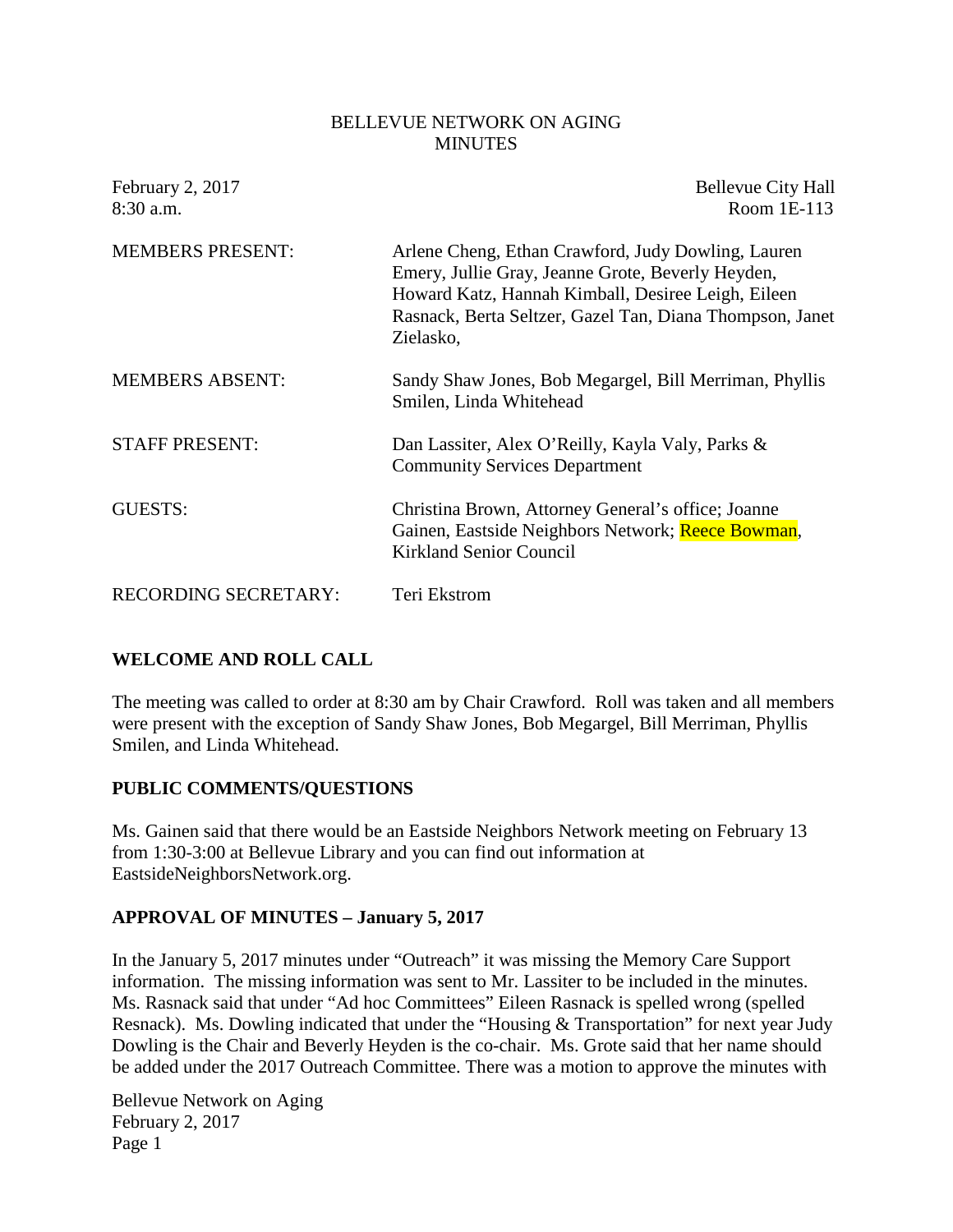the indicated changes/additions. The motion was seconded. The minutes were approved unanimously.

### **[PRESENTATION & DISCUSSION] 2017 LEGISLATION FOR AGING ADULTS – MIKE WEBB, Legislative Affairs Director, Office of State Attorney General Bob Ferguson**

Chair Crawford indicated that Christina Brown, Legislative Affairs Office, was standing in for Mike Webb, Legislative Affairs Director. She indicated that she knows some of the BNOA members already because she used to work for Senator Habib. She indicated she is here to talk about three bills: 1) Student Loan Bill of Rights (establishes a state ombuds to help manage complaints and sets up standards for student loan services), 2) Student Loan Transparency Act (requires that schools provide student loan information in writing to students), and 3) Crimes Against Vulnerable Persons (expands protections for vulnerable adults against financial theft and criminal neglect). For each of these bills I will tell you the problem we are trying to address and how we hope to address it.

In regard to the Student Loan Bill of Rights, the average student loan is \$24,000. One-quarter of those that have student loans are in default. There have been 150 complaints since 2009 indicating that servicers are giving students with loans different answers in regard to questions on their loans. Some of the information is misleading. There have been 450 complaints from Washington State student loan holders since 2012. Also, Bob Ferguson, Attorney General, filed a law suit against Navient (largest student loan servicer) charging unfair and deceptive practices. Servicers are the link between borrowers and lenders. They are supposed to be the communication link for borrowers. They send the student loan holders the bills and answer their questions. The new legislation would assist student loan borrowers in providing an ombuds to provide assistance. They hope to create service standards for student loans. The Bill also indicates they would do a study of student loan practices. The ombuds would be work to investigate student loan complaints and assist with coming up with best practices. They are supposed to provide the public with student loan information and assist legislators and do presentations to them with student loan information as needed. Ombuds would create a student loan borrower course that would include key loan terms, and all of the loan information that the student would possibly need regarding student loans. Through the bill there would be a long list of Servicer requirements also, such as they would have to obtain a license in order to operate in the state, and they would have to provide detailed information to borrower, list of fees, etc. The Washington State Institution for Public Policy would also conduct a study on state student loans. The Student Loan Bills of Rights is House Bill 1440. The bill currently has a good number of supporters. We just had a public hearing yesterday and there was an emergency evacuation during it so she was not sure whether they finished the public hearing or not. The companion bill is not as far along and has not had a hearing yet.

The Student Loan Transparency Act is similar to the Student Loan Bill of Rights. There have been studies done to see how accurate an estimate loan holders have on the information for their student loans. Less than one-third of loan holders have accurate knowledge of their loans. It was asked if the Bill would apply to those students that are Washington State residents but go to school out of state. Ms. Brown said that would make note of that question and check on that. It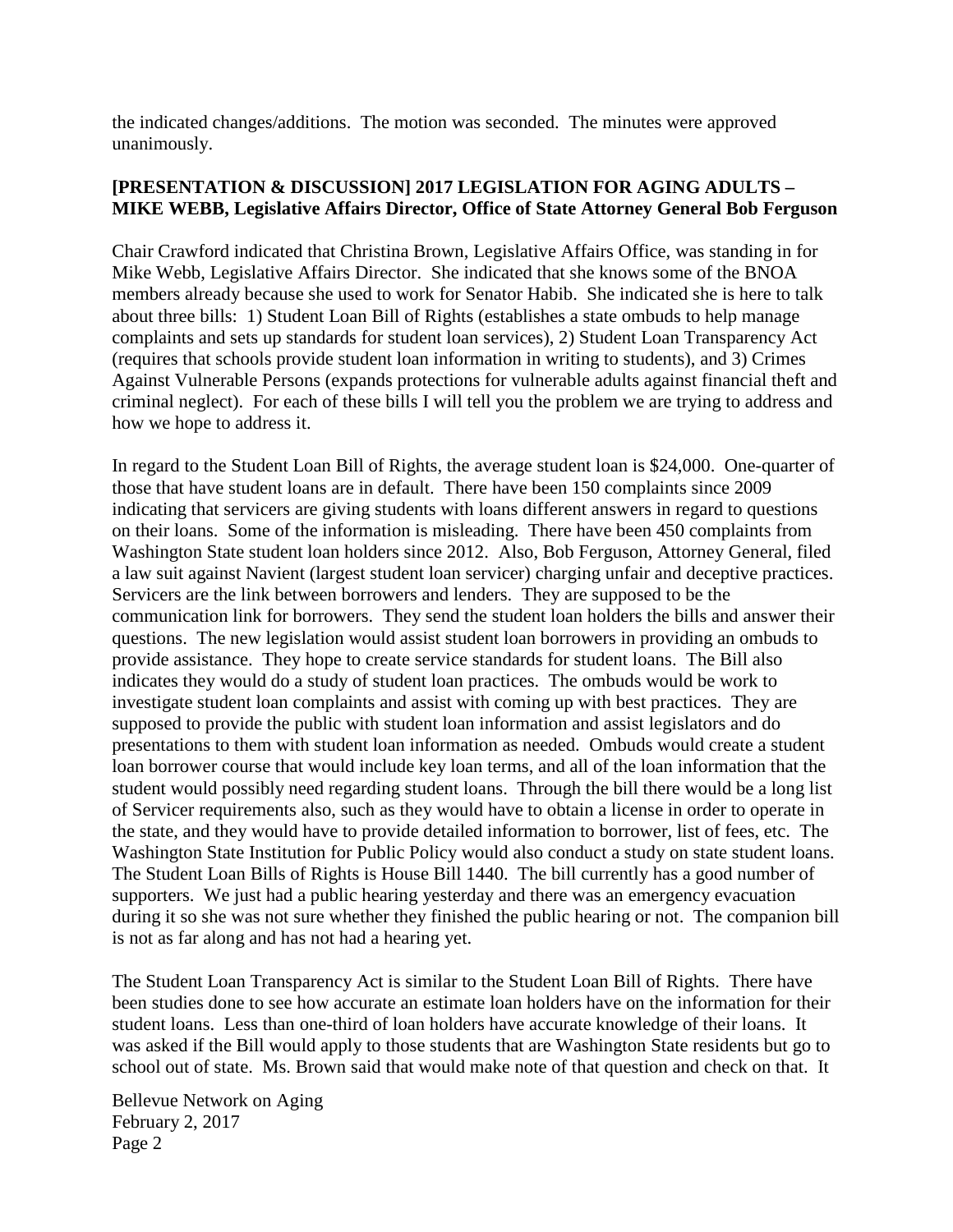was indicated that if out of state students are not included in this bill that they should be added to the bill at a later time if they are Washington residents. In 2012-13 Indiana University changed their loan practices with amazing results. They sent an annual student loan statement to their students and did some other financial literacy initiatives and within two years undergraduate borrowing was reduced by 16%. Since then the State of Indiana passed legislation that all state institutions providing state financial aid had to provide loan information to students. We are trying to do the same thing and achieve the same goal. Legislation requires higher education provide student loan information in e-mail and in writing. These notifications have to be received by 2018. Every time the loan changes a student needs to be notified. There is also a required biennial report that needs to be done to indicate how state institutions are complying with the student loan requirements. This report is the accountability element. This Senate Bill 5022 is further along than the Bill of Rights. It has had a public hearing, had executive action on the  $26<sup>th</sup>$  and has been referred to Ways and Means (the fiscal note is \$112,500).

House Bill 1057 is not as far along but it is set for Executive Session this Friday. It will hopefully be moved on to Appropriations on Friday.

For the last Bill, which is Crimes against Vulnerable Persons, she passed out a handout. She said the bill reduces the mental state to qualify for this crime (in the bill it is changed from recklessness to criminal negligence), establishes a new crime category regarding crime against vulnerable persons and extends the length of time a crime can be prosecuted. Significant increase in crimes against vulnerable persons. In 2015 Adult Protective Services received 8,000 complaints of financial exploitation, 5,500 complaints of vulnerable adult neglect. Attorney General's office has also received a large number of these cases. We have seen that the prosecution rate is really difficult to prosecute. It did not fit the current standard of recklessness and so people were not able to be prosecuted. In 2015, only 6 of 54 cases in Washington State of criminal mistreatment cases ended in guilty pleas or verdicts. For financial theft 1 in 44 cases nationwide are reported. Financial exploitation of vulnerable adult cases are difficult to prosecute also. Washington State does not have a specific crime of vulnerable adults. We currently have to charge theft 1 or theft 2. You get really different results in these cases. Financial exploitation cases take a long time to investigate. A "vulnerable adult" is someone 18 years of age or older who have the functional mental or physical inability to care for themselves or is suffering from a cognitive impairment. This bill creates a specific crime of theft from a vulnerable adult. First degree if over \$5,000 (class B felony which results in 12-14 months of incarceration and up to a \$20,000 fine). Second degree is between \$5,000 - \$750,000 and is considered a Class C felony with 0-60 days of incarceration and \$10,000 fine. Anything below this is considered theft. It extends the length of time in which the crime can be prosecuted from 3 to 6 years. This Bill redefines criminal mistreatment. (Criminal negligence is defined as someone who is entrusted with the physical custody of a person and provides basic necessities to that person, but negligence is defined as withholding basic necessities of life to that person.) The Bill creates a Vulnerable Adults Advocacy Team which bring groups together to share information to investigate/prosecute these cases. They work together to aid in the investigation and creates a protocol to investigate these cases. This Senate Bill 5099 is further along and has had a public hearing in Law and Justice and it went really well. House Bill 1153 has been referred to Appropriations.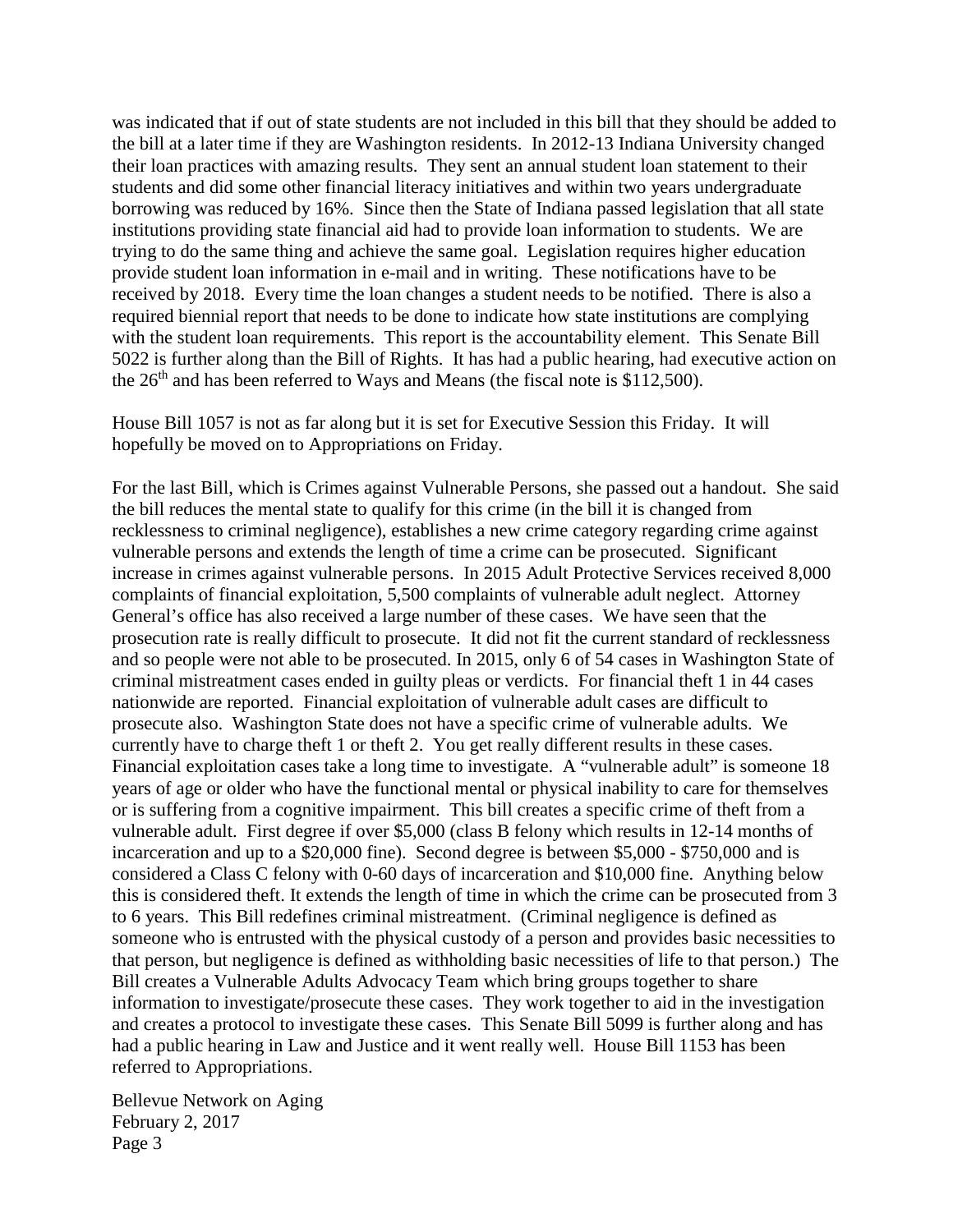What can BNOA do to support these Bills? During a public hearing you can testify to support a bill. In Executive Session, you can talk to members of the committee or the co-sponsors and see if you can put in a request for Executive Session. For each bill you can figure out what the next step is, who the chair and sponsors are for it and talk with them to advance the bill. This information is on the radar of the Advocacy Committee and they will be following the advancement of these bills.

This is not just about people taking advantage of vulnerable adults but it applies to those that are taken advantage of people who are under anesthesia or temporarily vulnerable.

Chair Crawford said that BNOA has Senior Lobby Day on the February 23rd and we could talk with legislators at this time.

### **BREAK**

#### **NEW BUSINESS**

Alex O'Reilly indicated that the Human Services division does a Human Services Needs Update every other year. There is a chapter on older adults in the report. BNOA has in the past helped in several ways to collect information for this chapter of the report. There are lots of ways for the BNOA to be involved. We can possibly do a short session at Tutta Bella with the ahlzheimer's group. Are there other groups in the older adult community that we should reach out to? Ms. Grote indicated the IAWW (Indian Group) that meets on Thursday. Ms. Thompson said the Ombudsman group that meets at NBCC and Eastside Public Health (Ethan indicated he would send her the contact person). Long Term facilities have monthly meetings and it might be good to meet with them. If anyone has contact people at any of the facilities please send the information to Alex. Senior Tech and Chinese Information & Service Center might be two additional groups you could meet with. There are a lot of churches that have senior groups that you could check with also. Kin On Nursing Home have the senior group in Bellevue might be a good group also. The Walking Group at Bellevue Square might be good to meet with again. The Neighborhood Associations have blogs and you could possibly get the information out to them via these. If anyone has any more ideas for groups we could meet with to collect Needs Update older adults information please email Alex with the information.

In the Advocacy Committee meeting we were talking about the renewal of the renewal of the Veterans and Human Services Levy. It is a source of money that go to veterans and human services. There are some services for older adults. There might possibly be more services focused on older adults in the new renewal. A person will be coming to the March meeting to see what services you might like to see in the renewal.

Kayla Valy, Human Services intern said she wanted to tell the group about the Community Resource Fairs that the City of Bellevue is partnering with. We had a good turnout in January and we will be having two more coming up and it would be great to have BNOA provide Vials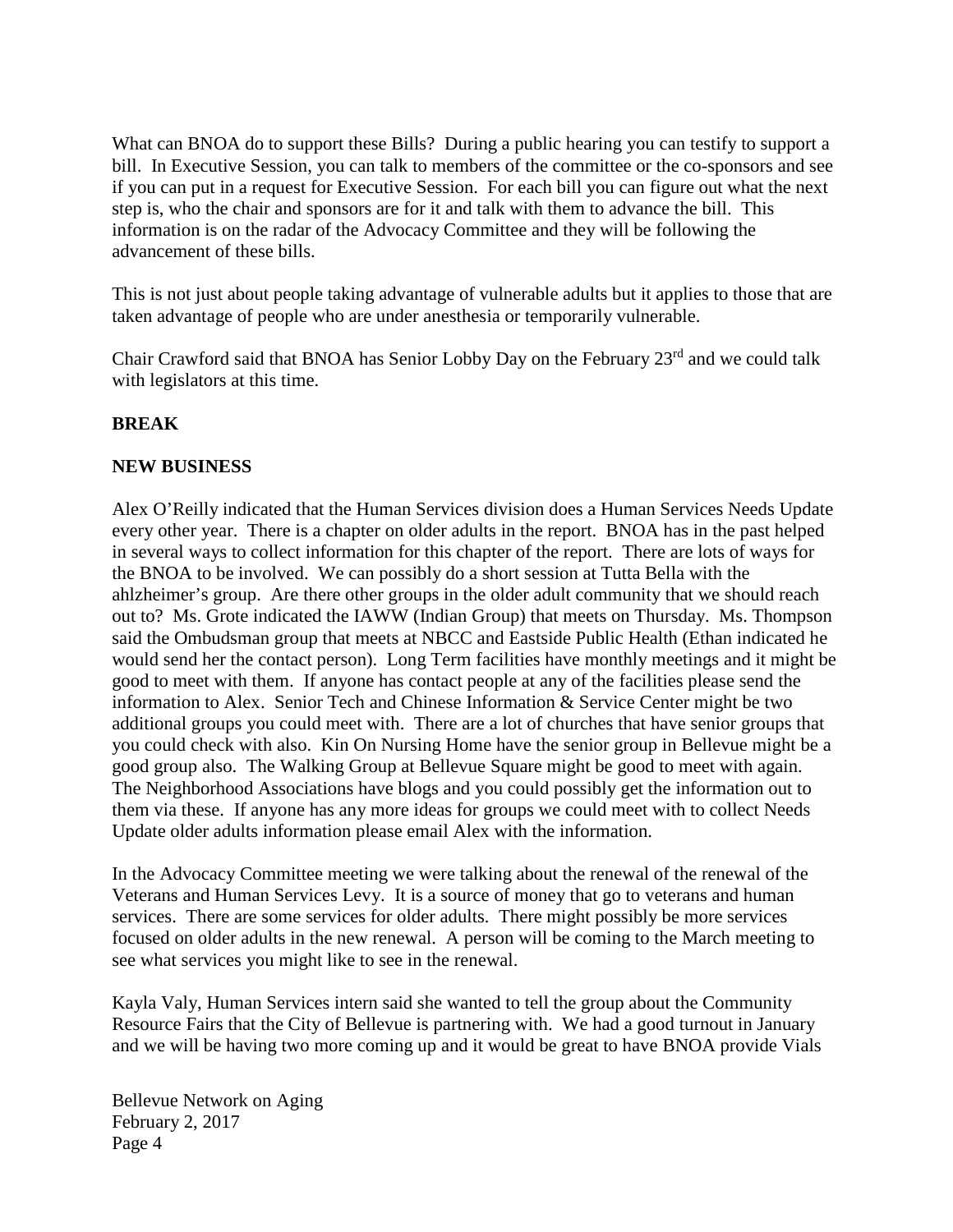of Life. The next two are going to be February  $28<sup>th</sup>$  and March  $28<sup>th</sup>$  at the Bellevue Library. Please let Kayla know if BNOA can be at the upcoming events.

Ms. Thompson indicated that part of the Advocacy Committee is working on restoration of hearing aids. There were hearings in regard to this in Olympia and people testified at each of the hearings. It would be useful to write to the committees to support these bills. I get noticed from AARP indicating what will be coming up in committee and I can forward the information to the group.

### **COMMITTEE REPORTS**

**Advocacy** (reported by Ms. Zielasko)

Ms. Zielasko said they had hoped to co-chair with the Kirkland Senior Council for these meetings. We will find out whether this will work for them at our next meeting. They have a lot of changes going on right now but hopefully they will get back to us. Highlights . . . Veterans and Human Services levy was discussed. We also talked about Senior Lobby Day and we want to connect up with ADS to see if we can coordinate with them. Senior Lobby Day will be February 23<sup>rd</sup> and you can sign up. Janet will send out the information to the group. At the next meeting we will review the Legislative agenda before Senior Lobby Day to make sure it covers everything we want it to. On Tuesday, February  $14<sup>th</sup>$  @ 5:30 pm at Peter Kirk there will be a presentation by Robbie Stern at the Kirkland Senior Council in regard to expanding Medicare. There was conversation in regard to going to Redmond to create a council there similar to ours. If anyone is interested in going with Dan on Monday the  $13<sup>th</sup>$ . Dan is going to find a different time and see who is interested in attending with him. . . Diane indicated she is interested in attending. Hannah also indicated she is interested also. Dan will work out a time with those interested.

### **Outreach & Diversity Committee** (reported by Mr. Crawford)

Mr. Crawford is passing around a sheet for Senior Lobby Day to see if you are attending and can coordinate carpools.

Another upcoming event is March  $11<sup>th</sup>$ , which is Westminster Senior Day.

### **Transportation/Housing Committee** (reported by Ms. Dowling)

Ms. Dowling said one of our goals is to find out what the criteria is for low income housing. We had Janet Lewine and Alex O'Reilly discuss how one would go about applying for low income housing and all of the different services available. We all learned a lot.

# **COMMUNITY PARTNERSHIPS REPORTS**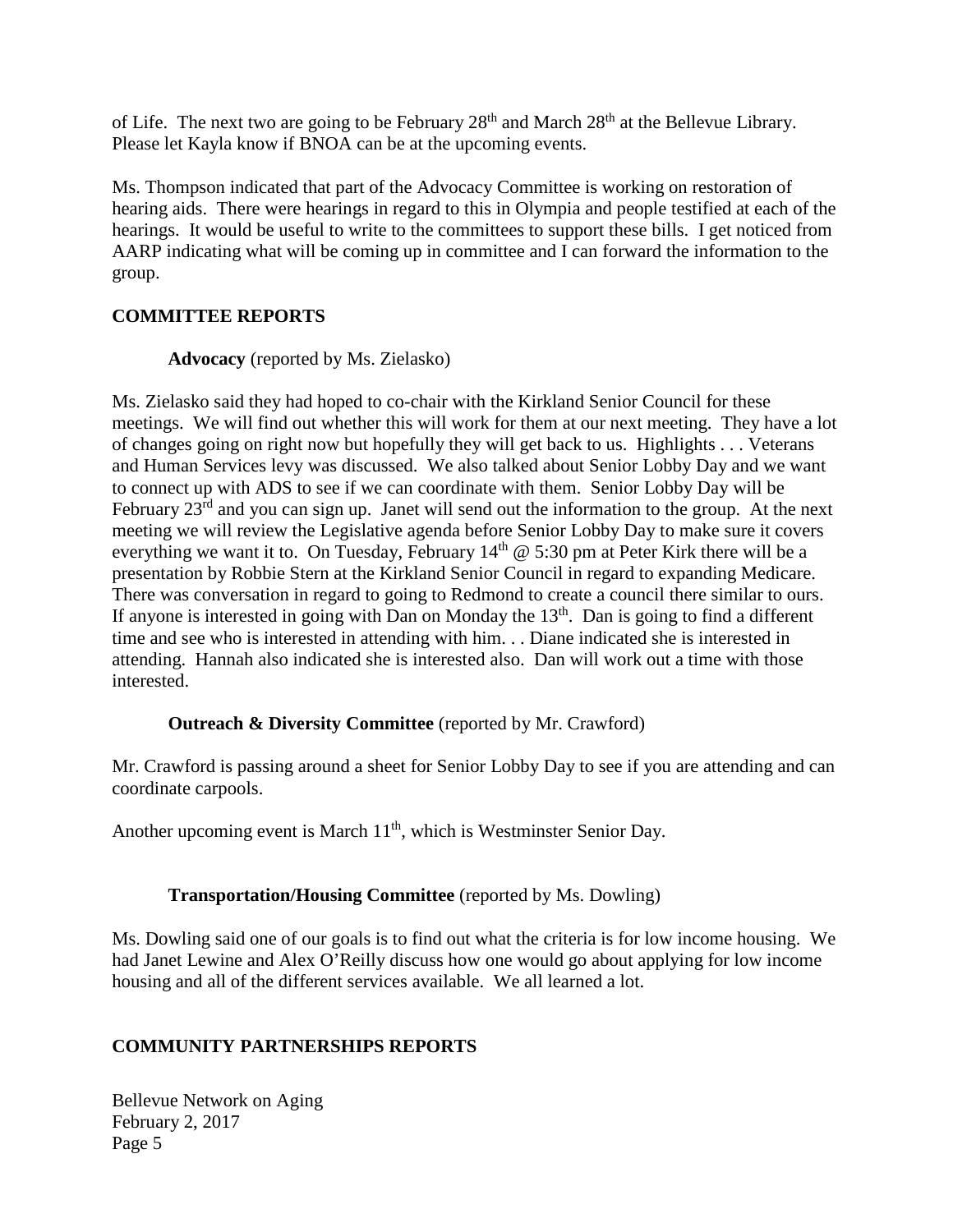### **Eastside Easy Rider Collaborative** (reported by Ms. Grote)

Ms. Grote said she wasn't able to attend the last meeting. Berta, Hannah and Beverly all attended. Hannah said they have a new focal point and he appears to be more organized and energized. He ran the meeting very efficiently and he talked about tweeking the mission. We want to create more travel tools and communication with other organizations.

## **Eastside Human Services Forum** (reported by Ms. O'Reilly)

Ms. O'Reilly said they had a meeting in December that had a speaker that brought forth how to talk about Human Services. We hope to bring the speaker back in the Spring. She is trying to help create a different narrative to how we can talk and provide human services. We will let you know when she will be here in April.

Ms. Thompson said the EHSF adopted most of our BNOA Legislative Agenda. They did add the support of the hearing aid extension to Medicare.

## **Time Banks of Puget Sounds** (reported by Ms. Grote)

Ms. Grote said the next meeting is at the Bite Café at Kirkland City Hall on February 9<sup>th</sup> at 6:30.

## **Aging & Disability Services Advisory Council** (reported by Ms. Heyden)

Gigi, Aging and Disability Services, said she wanted to update the group and tell them that on February 7<sup>th</sup> Washington Association of Area Agencies will be doing their own Lobby Day. They will be focusing on two issues: in-home case management . . . maintaining the funding for that and increasing the funding for this to buy down the case load and the second issue is health homes. For Senior Lobby Day, she is working on appointments that they have with legislators. Priorities are on the hearing bills, vulnerable adult bill, and case management/health home issue.

# **Washington Senior Lobby** (reported by Ms. Thompson)

Ms. Thompson asked if we want to participate in the February  $28<sup>th</sup>$  event at the library? It was stated that this will be talked about by the Outreach Committee.

Ms. Thompson said we need to decide which Bills the Senior Lobby will support? Mr. Crawford asked if we could focus on the Vulnerable Adults legislation? Ms. Thompson said she is sure they will support that. The Advocacy Committee will look at the recommendations by the Washington Senior Lobby.

### **Staff Report**

Mr. Lassiter said everything he was going to talk about had already been discussed. He wants to talk to members about getting involved with other community groups. He was wondering